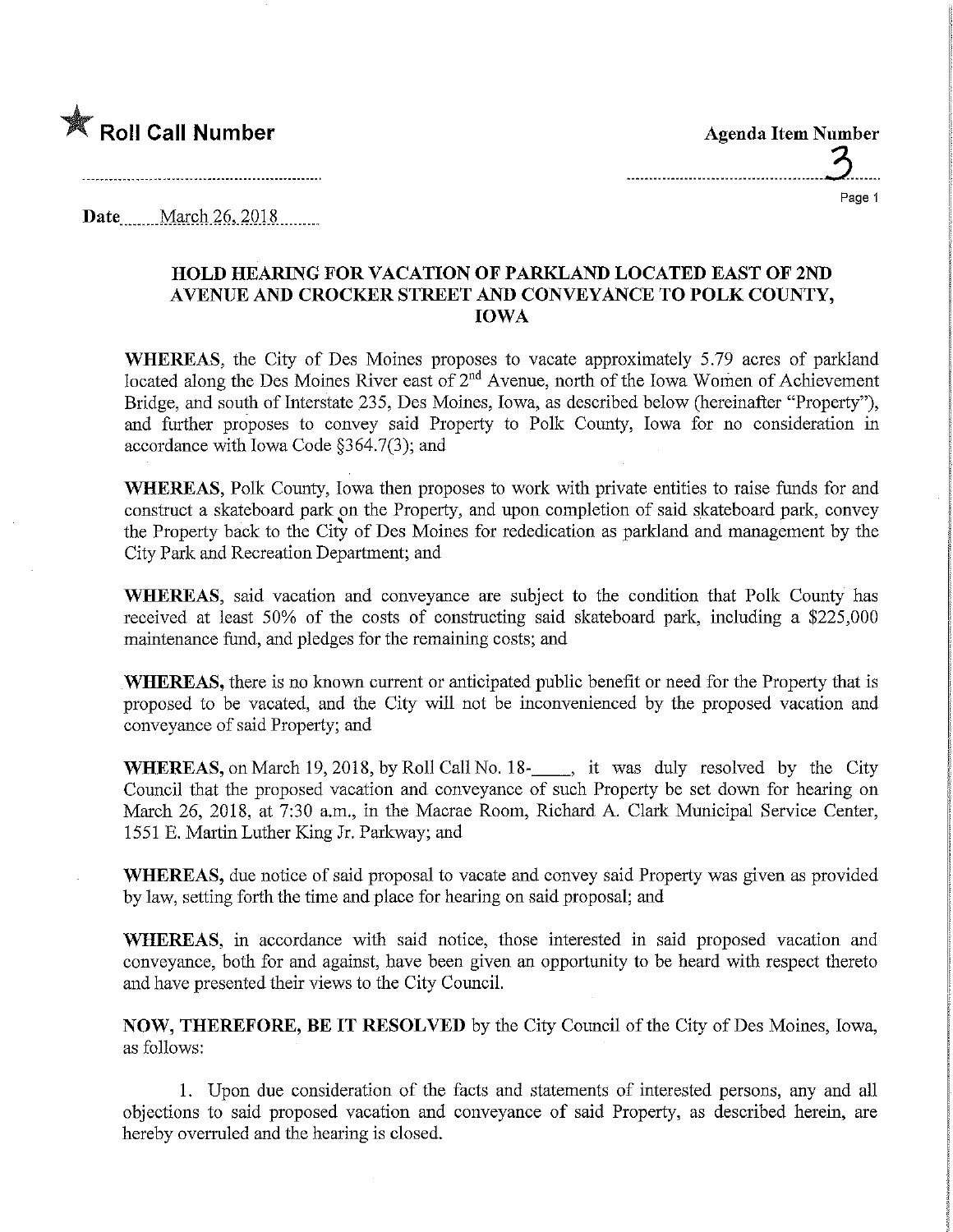

| <b>Agenda Item Number</b> |  |
|---------------------------|--|
|                           |  |
| Page 2                    |  |

 $\cdots$ 

Date, March 26, 2018

2. There is no public need or benefit for said Property and the public would not be inconvenienced by reason of the vacation of parkland located along the Des Moines River east of 2<sup>nd</sup> Avenue, north of the Iowa Women of Achievement Bridge, and south of Interstate 235, Des Moines, Iowa, legally as follows:

ALL OF BLOCK H, RIVER HILLS PLAT ONE, AN OFFICIAL PLAT;

AND

A PART OF THE SOUTHEAST QUARTER (SE 1/4) OF THE NORTHEAST QUARTER (NE ¼) OF SECTION 4, TOWNSHIP 78 NORTH, RANGE 24 WEST OF THE 5TH P.M, AND BEING MORE PARTICULARLY DESCRIBED AS FOLLOWS: BEGINNING AT THE SOUTHEAST CORNER OF SAID BLOCK H OF SAID RIVER HILLS PLAT ONE; THENCE NORTHEASTLY ALONG THE EAST UNE OF SAID BLOCK H TO A POMT ON A NORTH LINE OF SAID BLOCK H, SAID POINT ALSO BEING THE NORTHEAST CORNER OF SAID BLOCK H: THENCE EASTERLY ALONG THE EASTERLY EXTENSION OF SAID NORTH LINE OF SAID BLOCK H TO THE WEST BANK OF THE DES MOINES RIVER; THENCE SOUTHWESTERLY ALONG SAID WEST BANK TO A POINT ON THE EASTERLY EXTENSION OF THE SOUTH LINE OF SAID BLOCK H; THENCE WESTERLY ALONG SAID EASTERLY EXTENSION TO THE POINT OF BEGINNING;

ALL NOW INCLUDED IN AND FORMING A PART OF THE CITY OF DES MOINES, POLK COUNTY, IOWA, AND CONTAINING APROXIMATELY 5.79 ACRES (252,221 SQUARE FEET).

3. The proposed vacation and conveyance of such vacated parkland, as legally described below, to Polk County, Iowa for no consideration in accordance with Iowa Code §364.7(3), is hereby approved, with both the vacation and conveyance subject to the condition that Polk County has received at least 50% of the costs of constructing said skateboard park, including a \$225,000 maintenance fund, and pledges for the remaining costs:

ALL OF BLOCK H, RIVER HILLS PLAT ONE, AN OFFICIAL PLAT;

AND

A PART OF THE SOUTHEAST QUARTER (SE 1/4) OF THE NORTHEAST QUARTER (NE %) OF SECTION 4, TOWNSHIP 78 NORTH, RANGE 24 WEST OF THE 5TH P.M., AND BEING MORE PARTICULARLY DESCRIBED AS FOLLOWS: BEGINNING AT THE SOUTHEAST CORNER OF SAID BLOCK H OF SAID RIVER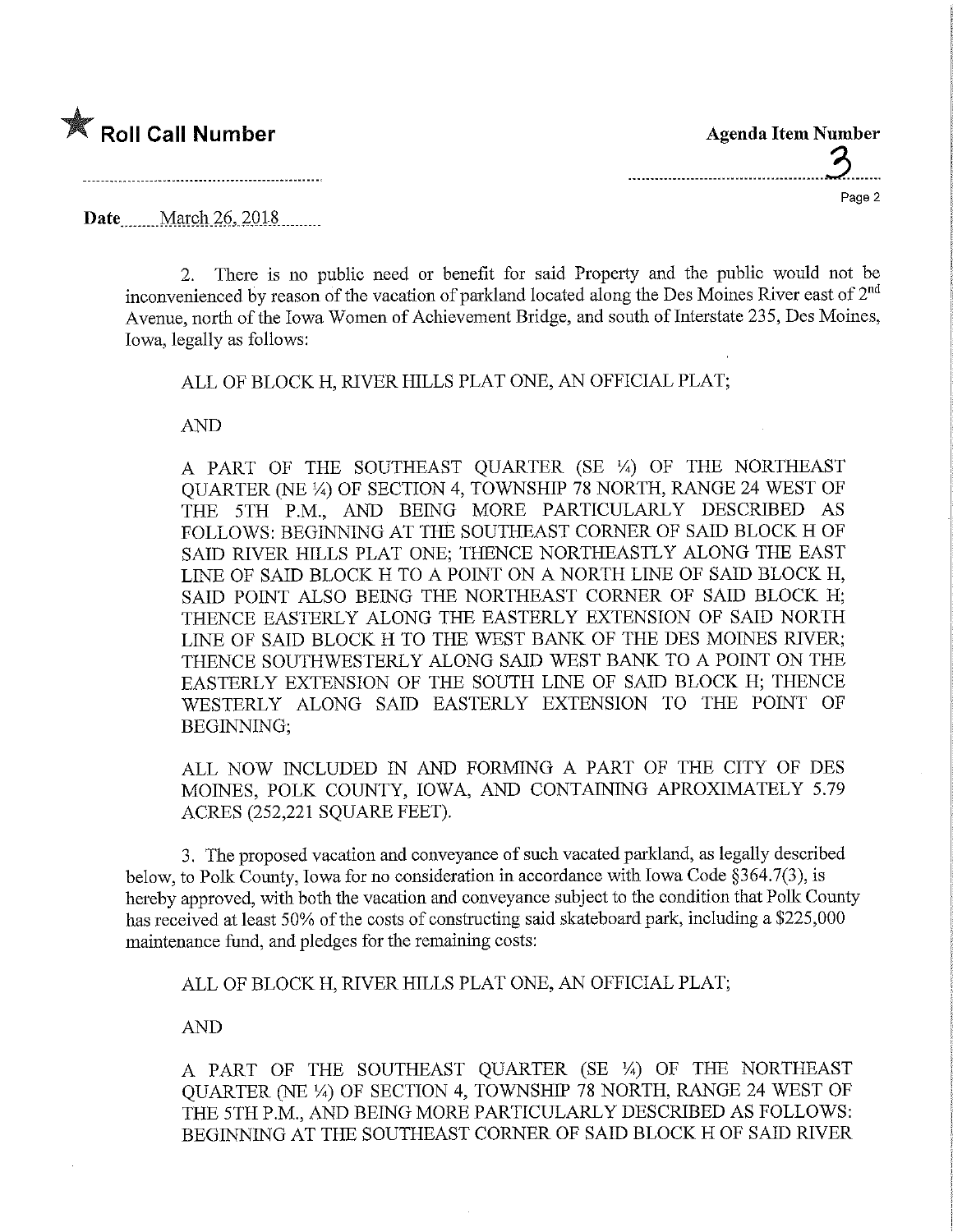

Page 3

Date March 26, 2018

HILLS PLAT ONE; THENCE NORTHEASTLY ALONG THE EAST LINE OF SAID BLOCK H TO A POINT ON A NORTH LINE OF SAID BLOCK H, SAID POINT ALSO BEING THE NORTHEAST CORNER OF SAID BLOCK H; THENCE EASTERLY ALONG THE EASTERLY EXTENSION OF SAID NORTH LINE OF SAID BLOCK H TO THE WEST BANK OF THE DES MOINES RIVER; THENCE SOUTHWESTERLY ALONG SAID WEST BANK TO A POINT ON THE EASTERLY EXTENSION OF THE SOUTH LINE OF SAID BLOCK H; THENCE WESTERLY ALONG SAID EASTERLY EXTENSION TO THE POINT OF BEGINNING;

ALL NOW INCLUDED IN AND FORMING A PART OF THE CITY OF DES MOINES, POLK COUNTY, IOWA, AND CONTAINING APROXIMATELY 5.79 ACRES (252,221 SQUARE FEET).

4. The Mayor is authorized and directed to sign the Quit Claim Deed for the conveyance identified above, and the City Clerk is authorized and directed to attest to the Mayor's signature.

5. Upon occurrence of the condition that Polk County has received at least 50% of the costs of constructing said skateboard park, including a \$225,000 maintenance fund, and pledges for the remaining costs, and upon final passage of an ordinance vacating said parkland, the City Clerk is authorized and directed to forward the original of the Deed, together with a certified copy of this resolution and of the affidavit of publication of the notice of this hearing, to the Real Estate Division of the Engineering Department for the purpose of causing said documents to be recorded upon closing.

6. The Real Estate Division Manager is authorized and directed to forward the original of the Deed, together with a certified copy of this resolution and of the affidavit of publication of the notice of this hearing, to the Polk County Recorder's Office for the purpose of causing these documents to be recorded upon closing, which closing shall not occur until the conditions in number 5 above are satisfied.

7. Upon receipt of the recorded documents back from the Polk County Recorder, the Real Estate Division Manager shall mail the original of the Quit Claim Deed and copies of the other documents to the grantee.

8. There are no proceeds associated with this transaction.